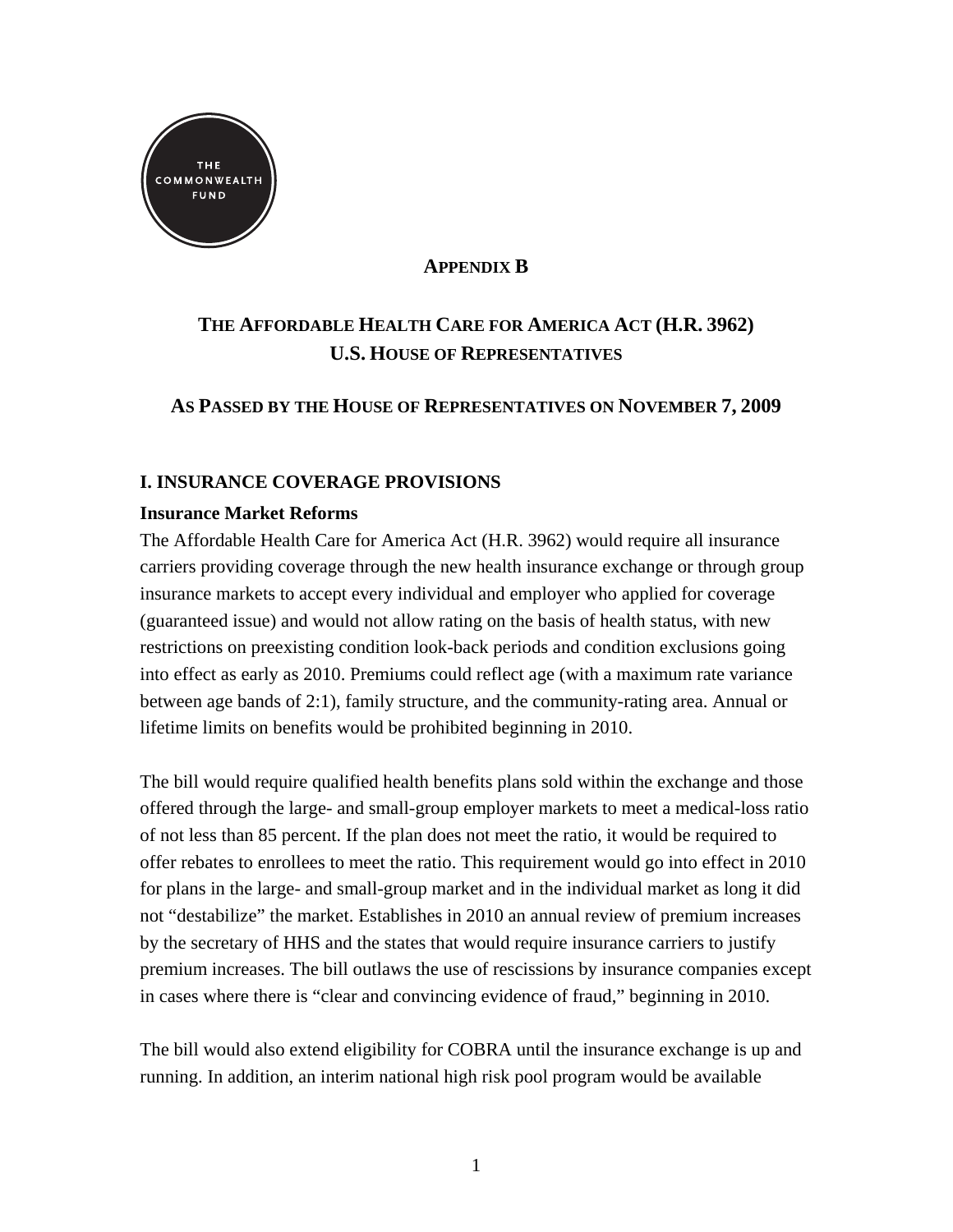temporarily for uninsured people and those denied a policy because of pre-existing conditions until the health insurance exchange is established.

All health insurers must allow young adults through age 26 to remain on their parent's health plans at their parents' choice, beginning in January 2010.

The bill would repeal the anti-trust exemption for insurers.

### **Insurance Exchange**

H.R. 3962 establishes a health insurance exchange to facilitate the offer of health insurance choices to individuals and small businesses that are eligible to participate. The exchange would be run by a new independent agency within the executive branch called the Health Choices Administration. The agency would be headed by a commissioner appointed by the president, with advice and consent of the Senate. The commissioner would be responsible for setting qualified health benefit standards, setting and administering premium subsidies or "affordability credits" for health plans, and establishing and operating the exchange. States would play a role in the operation of the exchange as state insurance regulators would jointly oversee and enforce requirements for participating plans as well as those that do not sell policies through the exchange. The bill does allow the commissioner to consider applications by states or groups of states to establish statebased exchanges, but requires that there be only be one exchange per state, that the exchange operate under the same rules and requirements established for the national exchange, and that it not result in a net increase in expenditures to the federal government.

### *Who Is Eligible to Participate?*

The House bill would open the exchange to individuals who do not have access to employer coverage that is in compliance with the employer-shared responsibility requirements and who are not eligible for Medicaid. The bill would allow employers with 25 or fewer employees to purchase coverage through the exchange in the first year of implementation in 2013. Those with up to 50 employees could buy plans in the exchange in year 2014, and up to 100 in 2015. Larger employers with more than 100 employees could buy plans, as permitted by the commissioner, after 2015.

Participants would join the exchange during an open enrollment period each fall for benefits in the following year. But there will also be special enrollment for people who lose access to acceptable coverage, for those whose marital or dependent status changes, those who move outside of the service area of an exchange-based plan, or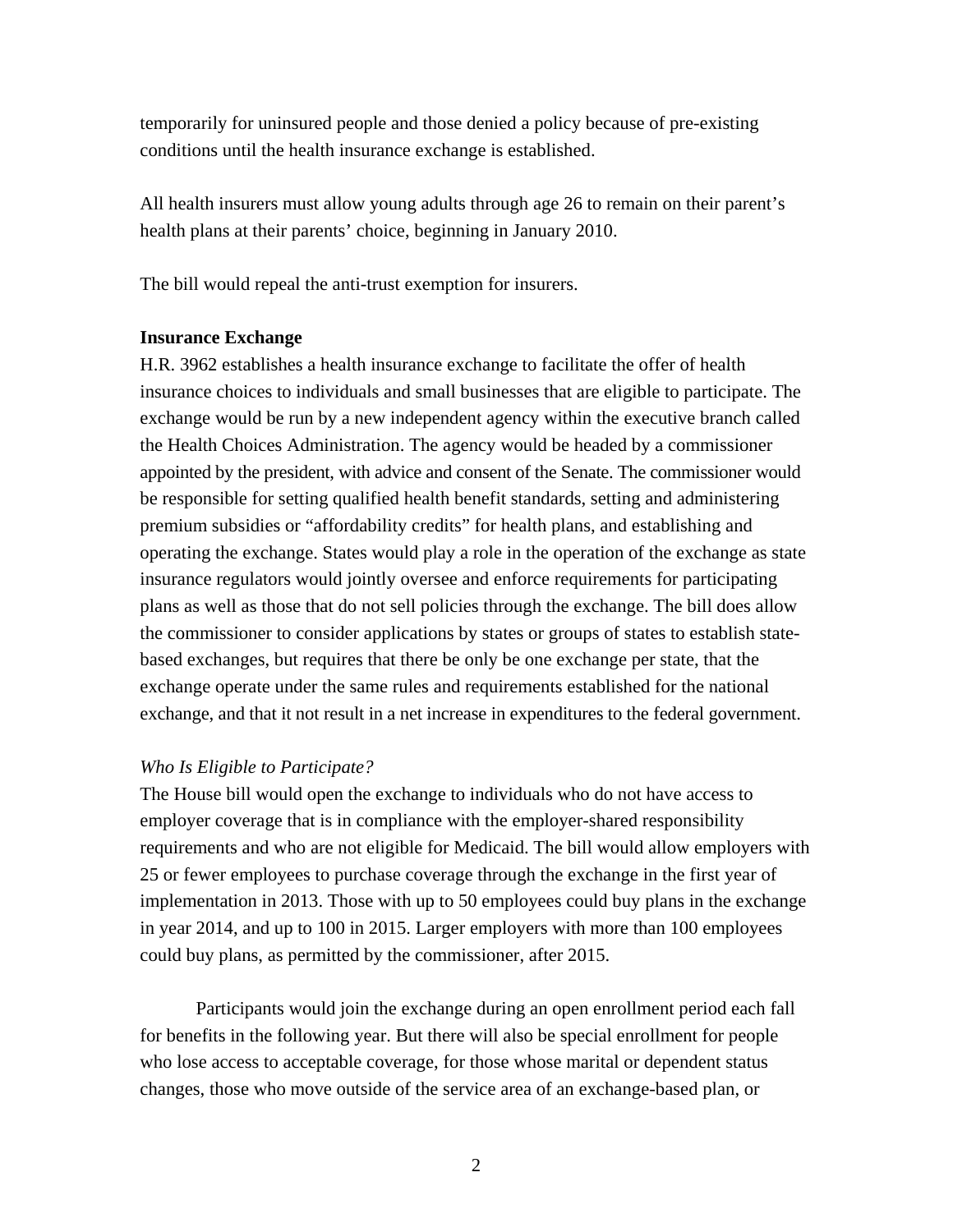individuals who experience a significant change in income. In addition, the commissioner would establish an auto-enrollment mechanism for exchange-eligible individuals, those who are eligible for premium subsidies and have not selected a plan, and for those people whose plan has been terminated and have not yet enrolled in another plan.

#### *Standard Benefits Package*

A new independent Health Benefits Advisory Council would advise the commissioner on developing an essential benefit package to be offered through the exchange. The essential benefit package must include hospitalization; outpatient hospital and outpatient clinic services, including emergency department services; professional services of physicians and other health professionals; medical equipment; prescription drugs; rehabilitative and habilitative services; mental health and substance use disorder services including behavioral health; preventive services, including services recommended by the Task Force on Clinical Preventive Services and vaccines recommended by the director of the Centers for Disease Control and Prevention; maternity care; well-baby and well-child care; and oral health, vision, and hearing services; durable medical equipment, prosthetics, and orthotics.

The exchange would offer four benefit tiers, with a varied level of cost-sharing being the only difference among the lower three tiers. All health plans, including employers, must provide at least the "basic" essential benefit package inside and outside the exchange. The basic plan would include the essential benefits package with costsharing (a combination of deductibles, co-payments and out-of-pocket limits) that would leave 70 percent of medical costs, on average, covered by the plan (the actuarial value of the plan). The "enhanced" plan would include the essential benefits package with reduced cost-sharing that would leave 85 percent of medical costs, on average, covered by the plan. The "premium" plan would include the essential benefits package with further reduced cost-sharing that would leave 95 percent of costs covered. The "premium plus" plan is identical to the premium plan but would provide additional benefits including oral health and vision care for adults and children.

Annual out-of-pocket spending in the essential benefits package is limited to \$5,000 for an individual and \$10,000 for a family, with lower limits for families with incomes under 350 percent of poverty.

If a state requires that carriers provide health benefits beyond the essential benefits package, this requirement would continue to apply to an exchange-participating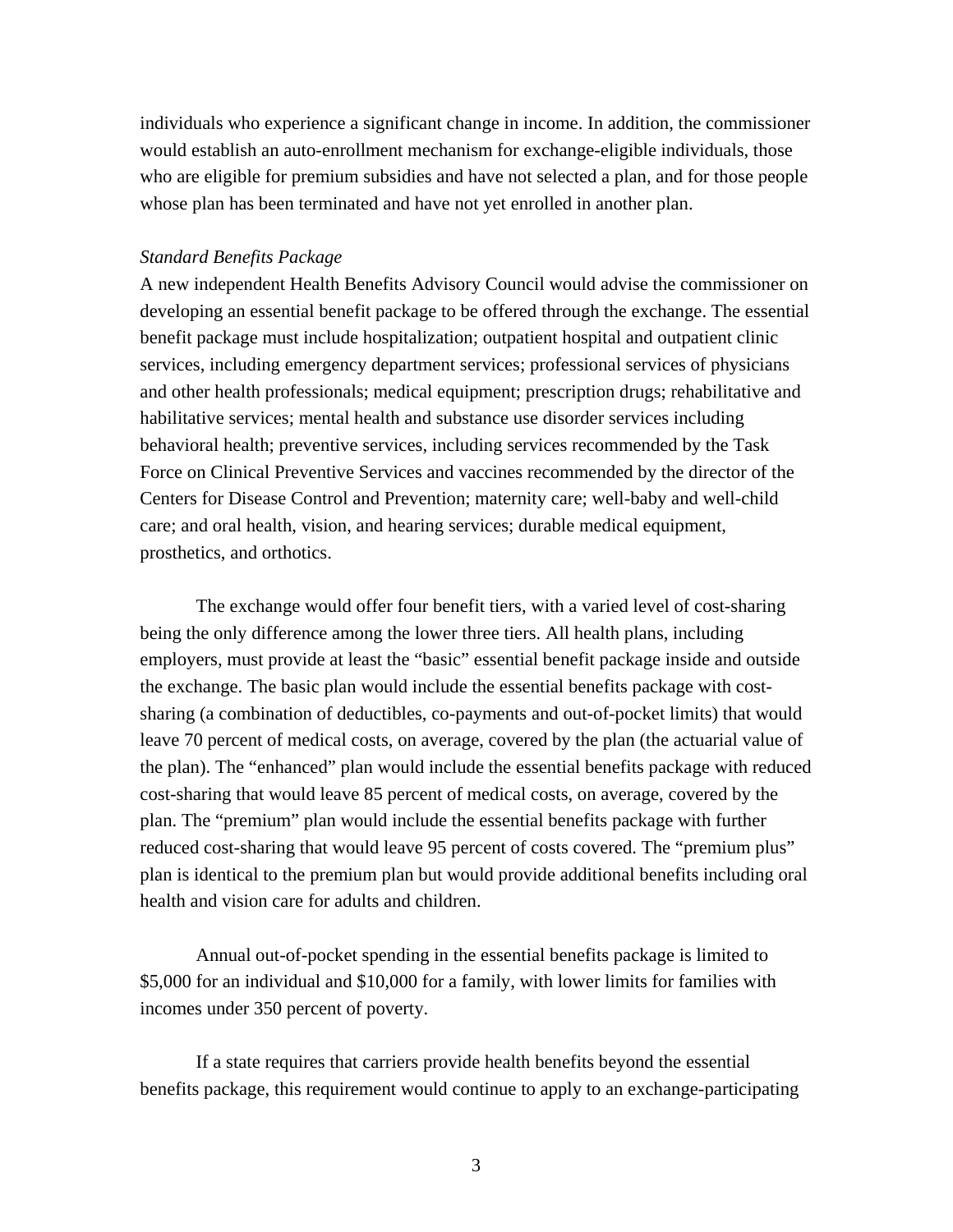health plan. However, the state must enter into an agreement with the commissioner to pay for any increase in premium subsidies that resulted in an increase in premiums because of the additional benefits.

#### *Sliding-Scale Premium and Cost-Sharing Subsidies*

The House bill establishes premium "affordability credits" on a sliding scale where the reference premium for determining the credit amount is the average of the three lowest premiums for the "basic" plan in the local market area. The exchange would pay the aggregate amount of credits to qualified health benefit plans for all enrollees eligible for the credits. Credits would be available in years 1 and 2 only for the basic plan and then, in year 3 the commissioner would establish a process by which credits could be used toward an enhanced plan with the enrollee paying the difference between the credit and the premium.

Premium credits would be available on a sliding scale for families eligible to purchase coverage through the exchange and who have incomes between 133 percent to 400 percent of the federal poverty level. Eligibility for credits is limited to families with incomes under 400 percent of poverty who are not employed full-time with employerbased coverage that meets the standard for a qualified health benefits plan, or that meets the employer shared responsibility requirement, and who are not eligible for Medicaid. But beginning in year 2, full-time workers with employer coverage whose share of premium costs exceed 12 percent of income would be eligible for coverage and credits through the exchange. Credits would begin by capping individual or family premium payments at no more than 1.5 percent of income for those earning 133 percent of poverty (\$29,327 for a family of four) and rise to no more than 12 percent of income for those with incomes at 400 percent of poverty (\$88,200 for a family of four).

Cost-sharing credits would effectively reduce cost-sharing in the basic plan so that covered costs would rise from 70 percent to 97 percent for those earning 133 percent to 150 percent of poverty, 93 percent for those earning 150 percent to 200 percent of poverty, and so on with costs sliding out at 72 percent of costs covered for those earning 350 percent of poverty.

### *Choice of Plan*

**Private plans.** The House bill would require that health plans participating through the exchange meet the standards set for "qualified health benefits plans." In addition, plans would have to at least offer the basic benefit plan through the exchange. Offering higher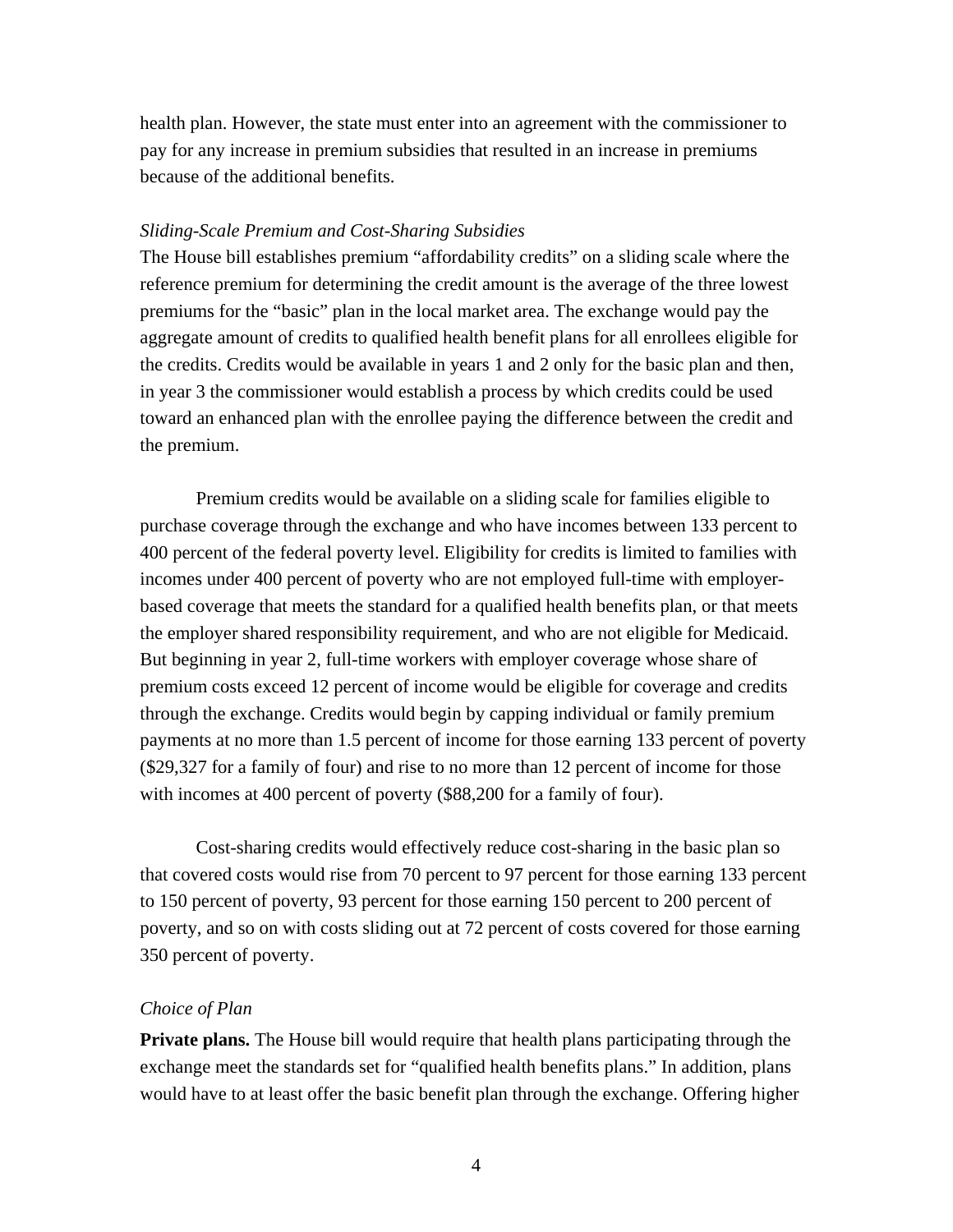tiers of health plans would be optional, but a carrier could not offer a higher tier plan without offering the basic plan. Participating plans would have to participate in the riskpooling mechanism established by the commissioner.

**Public plan.** The House bill provides for the establishment of a public insurance plan by the secretary of health and human services (HHS) that would be offered under the same conditions as private qualified health plans through the exchange. The secretary would establish geographically adjusted premium rates for the public plan that complies with the rules established by the commissioner. The premium rates must be at a level that fully finances the cost of health benefits and administration of the public health insurance option. The bill allocates \$2 billion in start-up funds to establish an initial reserve, which are to be recouped within 10 years, with no additional funding.

The House bill would require the secretary to negotiate payment for health care providers and services, including prescription drugs, for the public plan. Health care providers participating in Medicare will be considered participating providers in the public plan unless they opt out. Providers have a year to decide whether to participate and there are no penalties for opting out. Innovative payment initiatives such as incentives for providers to establish medical homes, accountable care organizations, value-based purchasing, bundling of payment, differential payment rates, and performance-based payment, would be pursued by the secretary through the public plan option. The goals of these new payment methods would be to improve outcomes, reduce disparities, provide efficient and affordable care, prevent or manage chronic illness, and promote care that is integrated and patient-centered.

**Co-op plan.** The bill would establish a Consumer Operated and Oriented Plan (CO-OP) program. Under such a program, the commissioner could make grants and loans to establish and initially operate nonprofit, member-run health insurance cooperatives that provide insurance through the exchange. The commissioner could make loans to cooperatives to assist them with start up costs and grants to assist in meeting state solvency requirements. The amendment would authorize \$5 billion between fiscal 2010 and 2014 for grants and loans under the program. Priority for grants and loans would be for cooperatives that: 1) operate on a statewide basis, 2) use an integrated delivery system, or 3) have a significant level of financial support from nongovernmental sources. To be eligible for loans or grants, a cooperative must: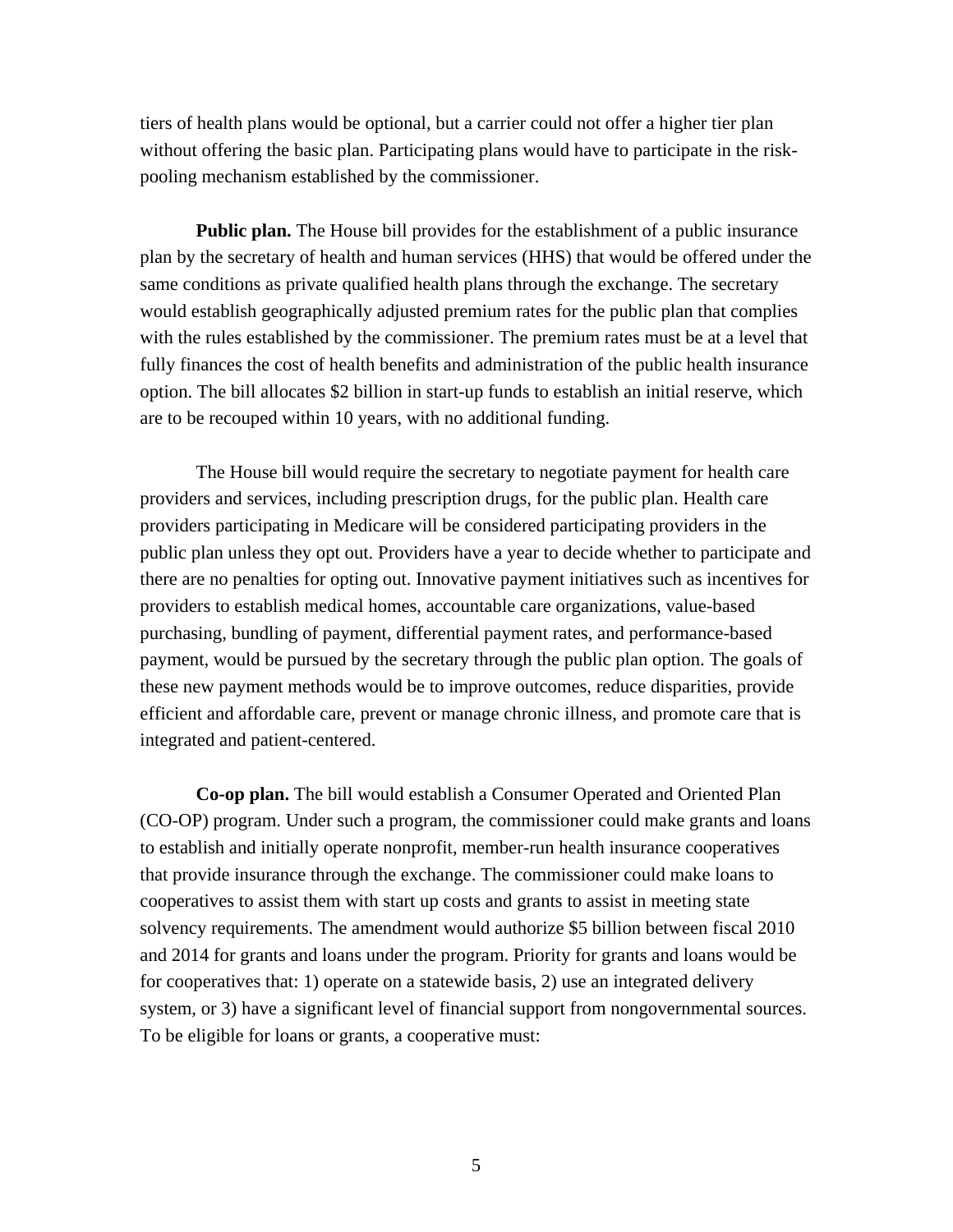- be structured as a nonprofit, member organization under the laws of the state in which it offers, intends to offer, or issues insurance coverage and the members of the cooperative must all be beneficiaries of such insurance coverage;
- not offer insurance on or before July 16, 2009, and not be an affiliate or successor to an insurance company offering insurance on or before such date;
- incorporate into its governing documents ethical and conflict-of-interest standards that are designed to protect against industry involvement and interference in the governance of the cooperative;
- not be sponsored by a state government;
- have substantially all of its activities consist of issuing qualified health benefits plans through the exchange or a state-based exchange;
- be licensed to offer insurance in each state where it offers insurance:
- govern the cooperative by a majority vote of its members;
- operate with a strong consumer focus (as provided in guidance issued by the HHS secretary); and
- use any profits to lower premiums, improve benefits or otherwise improve the quality of health care delivered to its members.

## **Medicaid Expansion**

Beginning in 2013, the House bill expands eligibility for all people in Medicaid with incomes up to 150 percent of poverty (or \$33,075 for a family of four in 2009). People eligible for Medicaid are not eligible for premium subsidies through the exchange. Medicaid would be required to reimburse primary care providers at no less than 80 percent of Medicare rates in 2010, 90 percent in 2011, and 100 percent in 2012 and thereafter. The federal government would provide 100 percent federal financing of the coverage expansions and 100 percent of costs required to increase payment for primary care services through 2014 and 91 percent federal financing beginning in 2015.

Medicaid would be required to cover preventive services identified by the U.S. Preventive Services Task Force beginning July 1, 2010. In addition, state Medicaid programs would be required to cover:

- tobacco cessation products;
- home visits by nurses to first-time pregnant women or children under two years old who are eligible for Medicaid; and
- family planning services for low-income women who are not pregnant.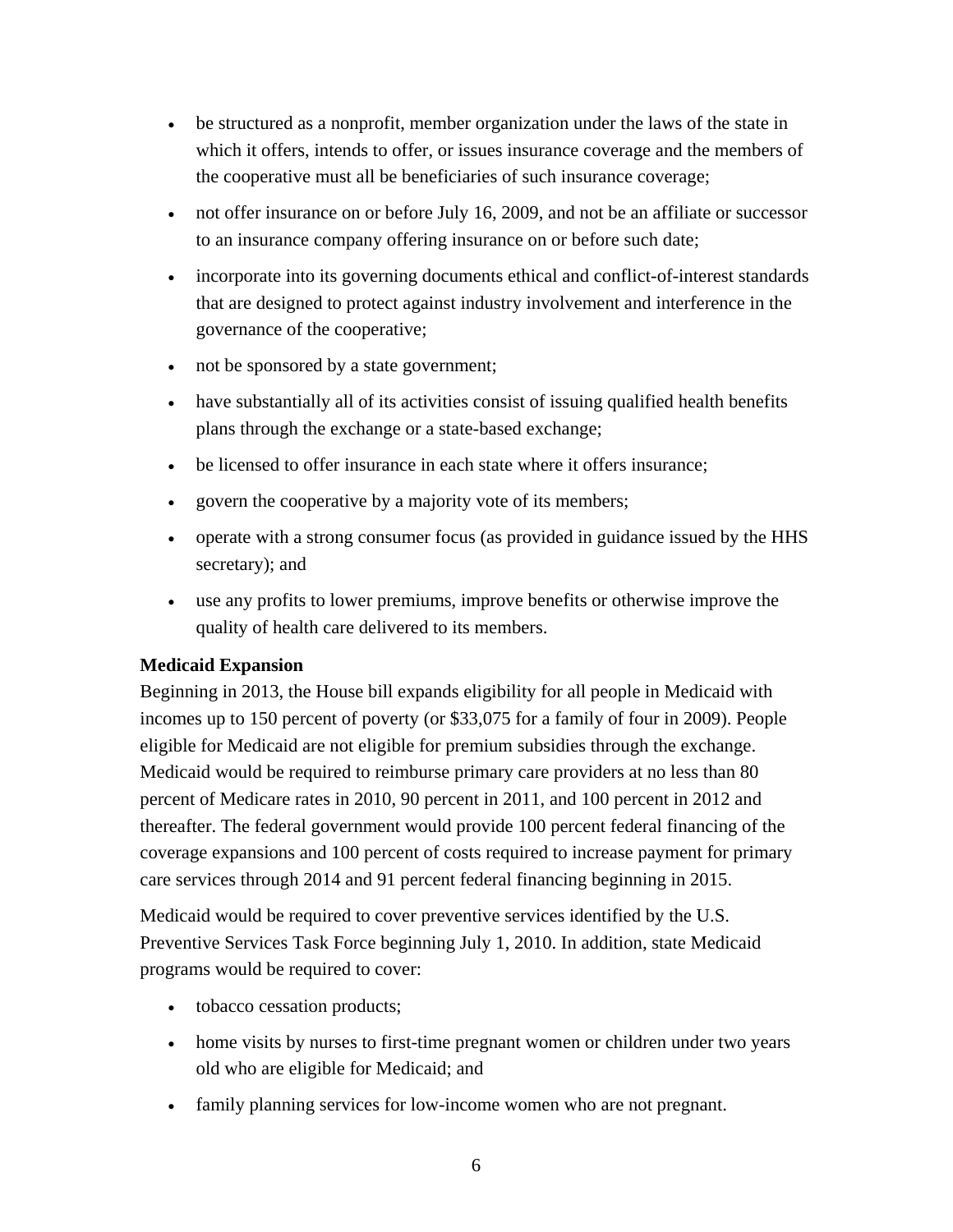States would be required to ensure 12-month continuous eligibility for all children enrolled in the Children's Health Insurance Program (CHIP), in families with incomes below 200 percent of the federal poverty level.

States would be required to permit individuals to apply for Medicaid coverage at locations—known as "outstations"—other than welfare offices. Enrollment at outstations would be effective July 1, 2010.

### **Individual Mandate**

The House bill requires all individuals to have health insurance that meets the requirements of a qualified health benefits plan or pay a penalty of 2.5 percent of the difference between adjusted gross income (modified to include tax-exempt interest and certain other sources of income) and the tax filing threshold, up to the cost of the average national premium for the basic benefit plan offered through the insurance exchange. A qualified health benefits plan provides coverage that meets the applicable requirements in the bill for affordable coverage, the essential benefits package, and consumer protections. All insurance coverage must meet the requirements of the qualified health benefits plan whether it is offered inside or outside the exchange. Oversight and enforcement of requirements for the qualified health benefits plan would be carried out by the commissioner in conjunction with state insurance regulators. Exceptions to the mandate would be made for dependents, religious objections, and financial hardship.

### **Shared Employer Responsibility**

The House bill would require employers to offer coverage to their employees and contribute at least 72.5 percent of the premium cost for single coverage and 65 percent of the premium cost for family coverage of the lowest-cost plan that meets the bill's essential benefits package requirements or pay 8 percent of payroll into the health insurance exchange trust fund. It would require firms to auto-enroll employees into the lowest-cost plan they offer if an employee neither elects nor opts out of employer coverage.

#### *Exemptions for Small Businesses*

Small businesses with annual payrolls of less than \$500,000 would be exempt from the bill's 8 percent payroll contribution for employers that do not offer health insurance. The contribution would phase-in starting at 2 percent for firms with annual payrolls exceeding \$500,000 and up to \$585,000, rise to 4 percent for firms with payrolls between \$585,000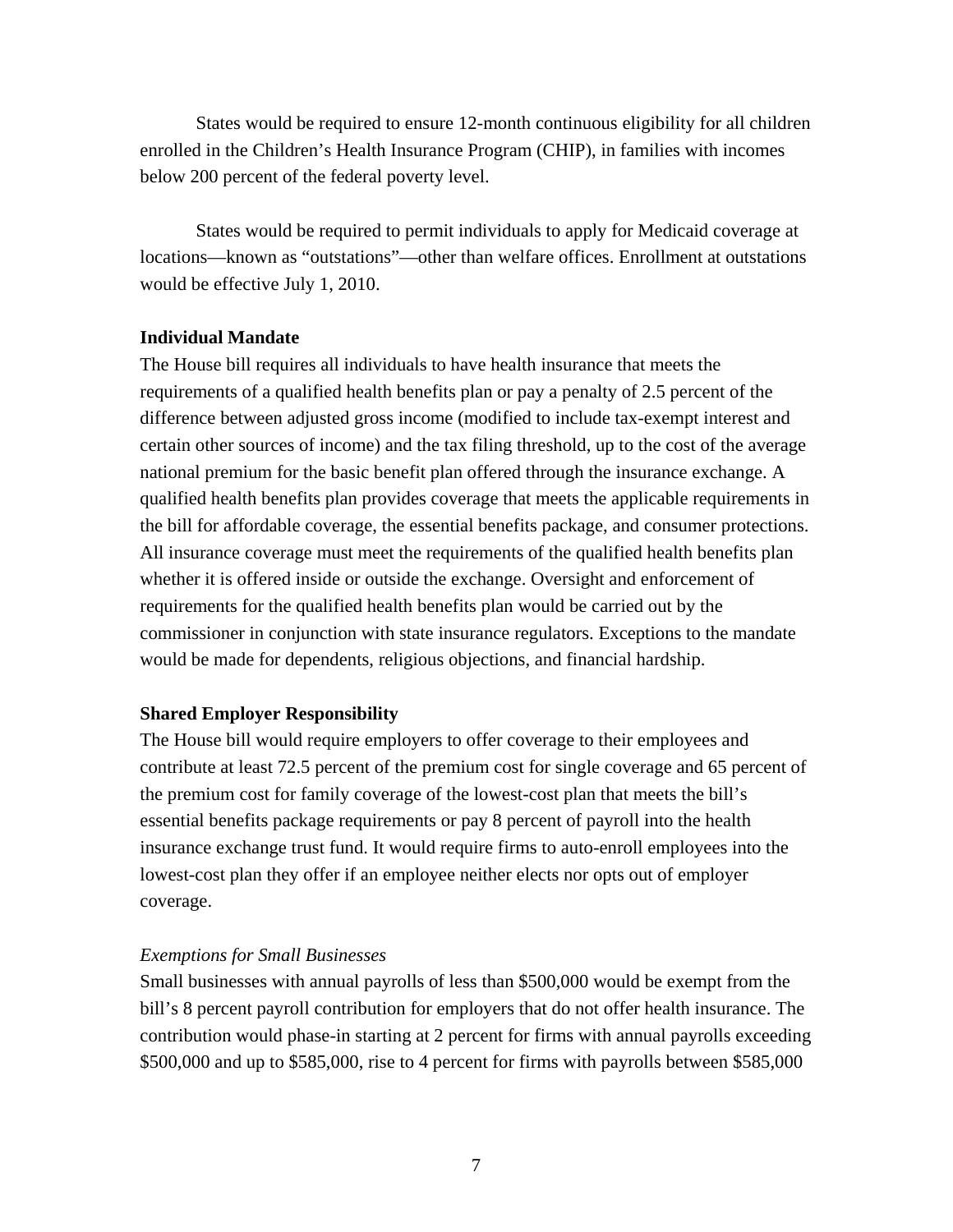and \$670,000, rise to 6 percent for firms with payrolls between \$670,000 and \$750,000, and rise to 8 percent for firms with payrolls above \$750,000.

## *Premium Subsidies for Small Businesses*

The House bill provides a tax credit equal to 50 percent of the amount paid by a small employer who is in compliance with the mandate or paying 65 percent of premium for family coverage and 72.5 percent of premium for single coverage, for up to two years. The tax credit is phased out for employers with 10 to 25 employees, and is also phased out for employers with average wages of \$20,000 to \$40,000 per year. The credits could not be used to cover coverage expenses of employees earning more than \$80,000.

## **II. DELIVERY SYSTEM REFORM PROVISIONS**

## **Investing in Primary Care**

The House bill includes a 5 percent payment bonus for primary care services when provided by a physician, nurse practitioner, or other non-physician provider in family medicine, internal medicine, general pediatrics, geriatrics, and obstetrics–gynecology for whom primary care represents a majority of practice income. The bonus is increased to 10 percent for practice in health professional shortage areas. The HHS secretary would periodically identify primary care services that are potentially incorrectly valued through current coding and adjust the values of these services. Medicaid fees for primary care services under Medicaid fee-for-service payment and under managed care plans are phased up to Medicare levels over a three-year period.

In addition, the House bill would address the shortage of primary care professionals through a number of measures including loan repayment, increased resources for the health service corps, and residency training in community health centers.

To make primary care more accessible to Americans, the House bill eliminates cost-sharing for proven preventive services for Medicare, Medicaid, and essential health benefits plan beneficiaries.

### **Geographic Variations**

The House bill calls for two studies of geographic variations in health care spending by the Institute of Medicine, along with recommended strategies for addressing this variation by promoting high-value care. CMS will implement the recommendations unless disapproved by Congress. Another provision would add 5 percent to Medicare physician payments in geographic areas with the lowest utilization of services (bottom quintile).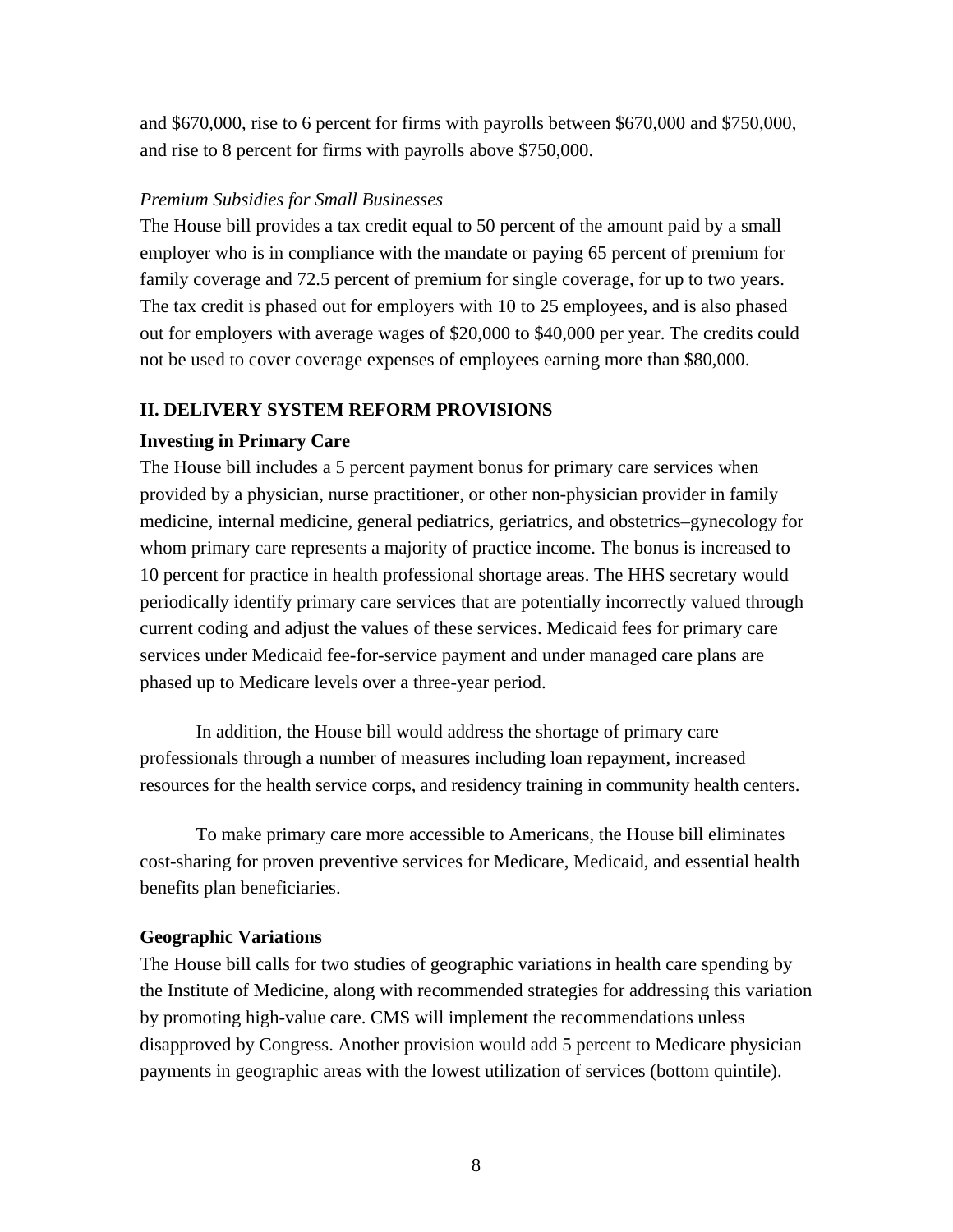#### **Pilots for Rapid-Cycle Testing of Innovative Payment Methods**

The House bill calls for the creation of a Center for Medicare & Medicaid Payment Innovation within CMS by 2011 charged with rapid-cycle testing of innovative payment methods to encourage higher quality and lower costs of primary care services. The pilot programs would begin within two years of the enactment of the bill and extend for up to five years. If retrospective review finds the methods are successful in improving quality or reducing costs as determined by the secretary of HHS, the programs must be expanded on a larger scale.

#### *Medical Homes*

The bill would establish a medical home pilot program to evaluate the effectiveness of reimbursing qualified patient-centered medical homes for furnishing services to highneed beneficiaries. The pilot program would include two medical home models. Starting within six months of the bill's passage, the patient-centered medical home pilots would provide primary care through a physician or nurse practitioner who is in family medicine, general internal medicine, geriatric medicine, or pediatric medicine; provides ongoing primary or principal care; coordinates care provided by a team; provides for all of the patient's health care needs or arranges for appropriate care with other providers; provides continuous access to care; provides support for patient self-management and coordination with community resources; integrates information on patients that enables the practice to treat patients comprehensively and systematically; implements evidence-based guidelines; permits qualified nurse practitioners to lead a patient-centered medical home as permitted under state law; and permits physician assistants to participate in patient care. The secretary would establish a payment methodology including a risk-adjusted, per-member-per-month payment, paid prospectively.

A community-based medical home would be a nonprofit community-based or state-based organization that would provide medical home services, headed by a primary care physician or nurse practitioners and employing community health workers. This pilot would provide additional prospective payments to facilitate care coordination: one to the nonprofit or state-based organization and one to the primary care practice.

#### *Accountable Care Organizations*

The House bill also provides for Medicare and Medicaid pilot programs to test payment incentive models for accountable care organizations, and further provide for continuing this model of care permanently if pilot programs prove successful in improving quality or reducing costs. These payment methods could include shared savings for accountable

9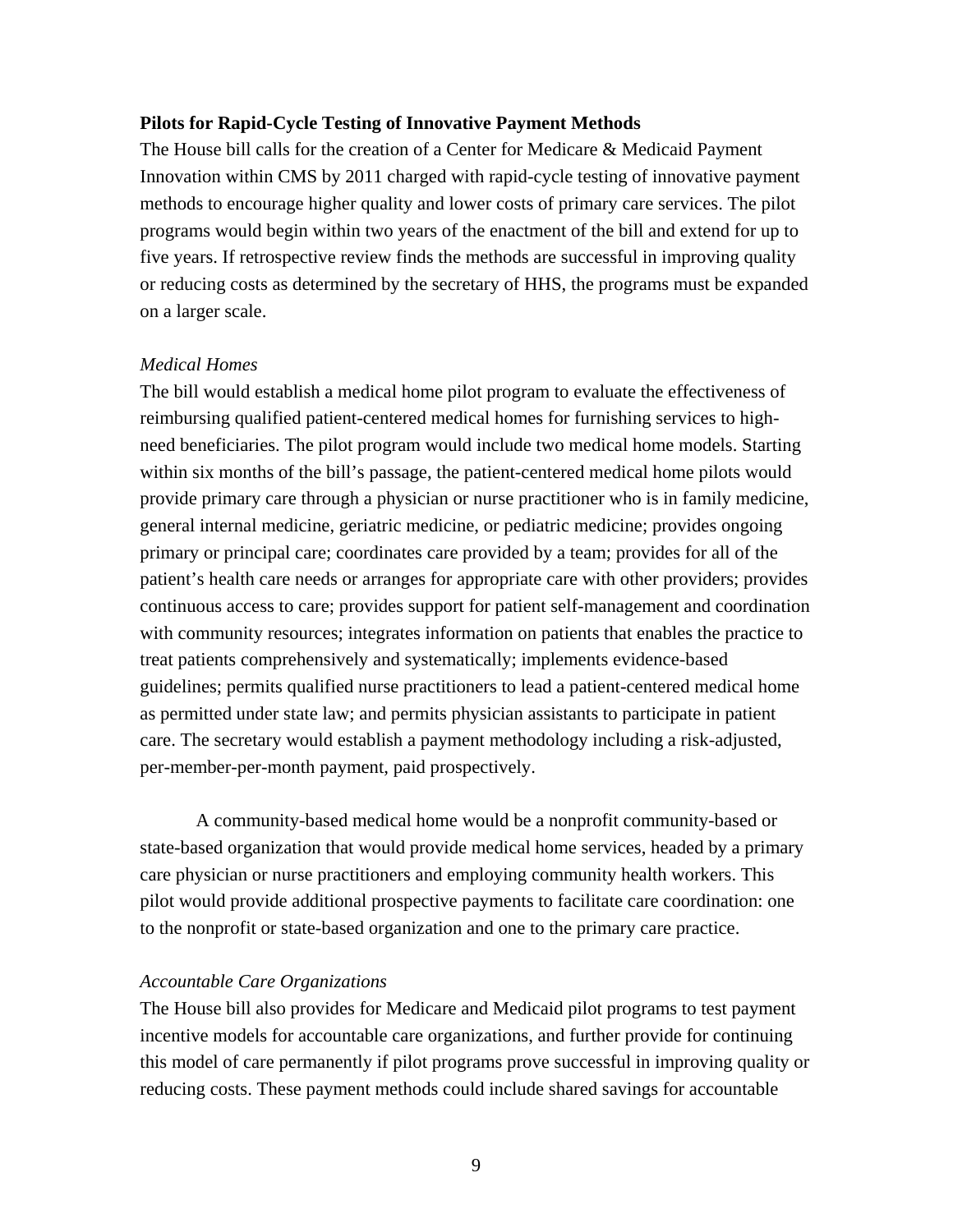care organizations that slow the growth in Medicare outlays below a target rate. This would provide upside rewards for productivity and efficiency gains, without the downside financial risk of a fixed premium or full capitation payment which could lead to losses if expenses exceed premium or capitation revenues.

### **Hospital Readmissions and Bundled Fees**

The traditional Medicare fee-for-service program currently pays hospitals fixed amounts, based on the diagnosis, for each hospital discharge. This model creates an incentive for hospitals to provide efficient care during the patient's stay, but it does not support or provide incentives for hospitals to help patients during their transitions home or to postacute care settings, nor does it support or provide incentives for hospital to ensure that patients receive follow-up care. As a result, hospitals lack financial support or incentives to take measures to prevent complications that could lead to rehospitalizations. One way to more appropriately align incentives, provide better care for vulnerable patients, and prevent readmissions would be to expand the scope of bundled payments to encompass acute hospital care and post-acute care and hold hospitals accountable for the costs of both the initial hospitalization and any readmissions. With estimates that as many as 75 percent of readmissions may be preventable, such policy options have the potential to improve patient care and lower health care costs.

The House bill calls for reducing payments under Medicare for potentially preventable hospital readmissions, with estimated savings of \$9 billion between 2010 and 2019. It also authorizes the secretary to conduct Medicare pilot programs to test payment incentive models for bundling of post-acute care payments. The Center for Medicare and Medicaid Payment Innovation would test payment models that address populations experiencing poor clinical outcomes or avoidable expenditures, and fund an evaluation of all payment innovation models, with the authority to expand those models that improve quality without increasing spending or reduce spending without reducing quality, or both.

### **Cost-Containment**

The House bill incorporates a productivity improvement allowance of 1 percent across all Medicare services other than physician services. The update is reduced by 1 percentage point per year based on the expectation that such savings are achievable in a reformed health system with substantial reductions in bad debt and charity care and enhanced revenues for care for the newly insured. This productivity improvement adjustment and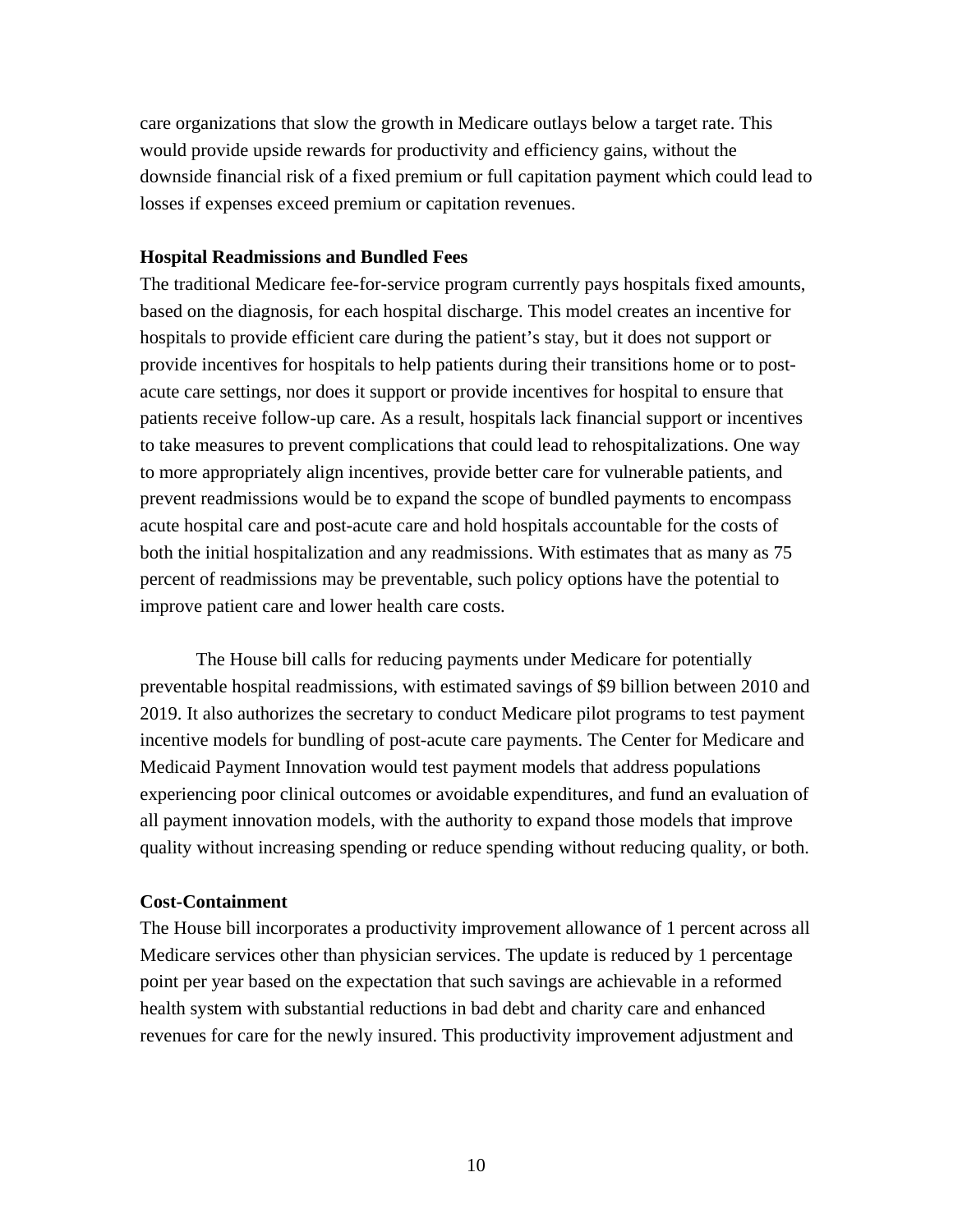other payment update changes yield a 10-year budget savings of \$176 billion (excluding interactions), according to the CBO.<sup>1</sup>

Changes are also made to Medicare disproportionate share hospital payments and to Medicaid disproportionate share hospital payments in anticipation of a reduction in the need for those payments with the additional revenues resulting from coverage expansion. These changes are estimated to yield an additional \$20 billion in savings over 2010–2019.

The House bill would eliminate the Part D coverage gap known as the "doughnut hole" and would require the secretary of HHS to negotiate directly with pharmaceutical manufacturers to lower drug prices for Medicare Part D plans and Medicare Advantage Part D plans. It would also require drug manufacturers to provide drug rebates for dualeligibles enrolled in part D plans, and would increase the Medicaid drug rebate percentage and extend the prescription drug rebate to Medicaid managed care plans. These provisions would yield an estimated savings of \$75 billion over 2010–2019, according to the CBO. $2$ 

The current method of setting benchmarks for payments to Medicare Advantage plans results in payments estimated to average 13 percent higher than costs would have been under the traditional Medicare fee-for-service program. Under the current method for determining payments, plans submit bids for covering Medicare beneficiaries based on their expected costs for providing coverage. The bid is then compared with benchmark rates for each county. If the plan's bid is below the benchmark, the plan receives a payment equal to the amount bid plus 75 percent of the difference between the bid and the benchmark. The additional amount must be matched by additional benefits provided to the beneficiaries who enroll in the plan, either through coverage of additional services or reductions in premiums or out-of-pocket costs. In every county, benchmarks exceed the costs expected under traditional Medicare fee-for-service, and this gap is greater in some areas than in others. The House bill would restructure payments to Medicare Advantage plans, phasing to 100 percent of fee-for-service payments in three years, with bonus payments to plans for high quality.

The creation of health insurance exchanges would yield substantial administrative savings to individuals and small businesses. CBO estimates the exchange would lower

 <sup>1</sup> <sup>1</sup> Congressional Budget Office, Letters to the Honorable Charles B. Rangel, the Honorable Henry A. Waxman, and the Honorable George Miller, October 29, 2009, [http://www.cbo.gov/doc.cfm?index=10688,](http://www.cbo.gov/doc.cfm?index=10688) referred to as "October 29 CBO letter to Hon. Charles Rangel." 2

<sup>&</sup>lt;sup>2</sup> October 29 CBO letter to Hon. Charles Rangel.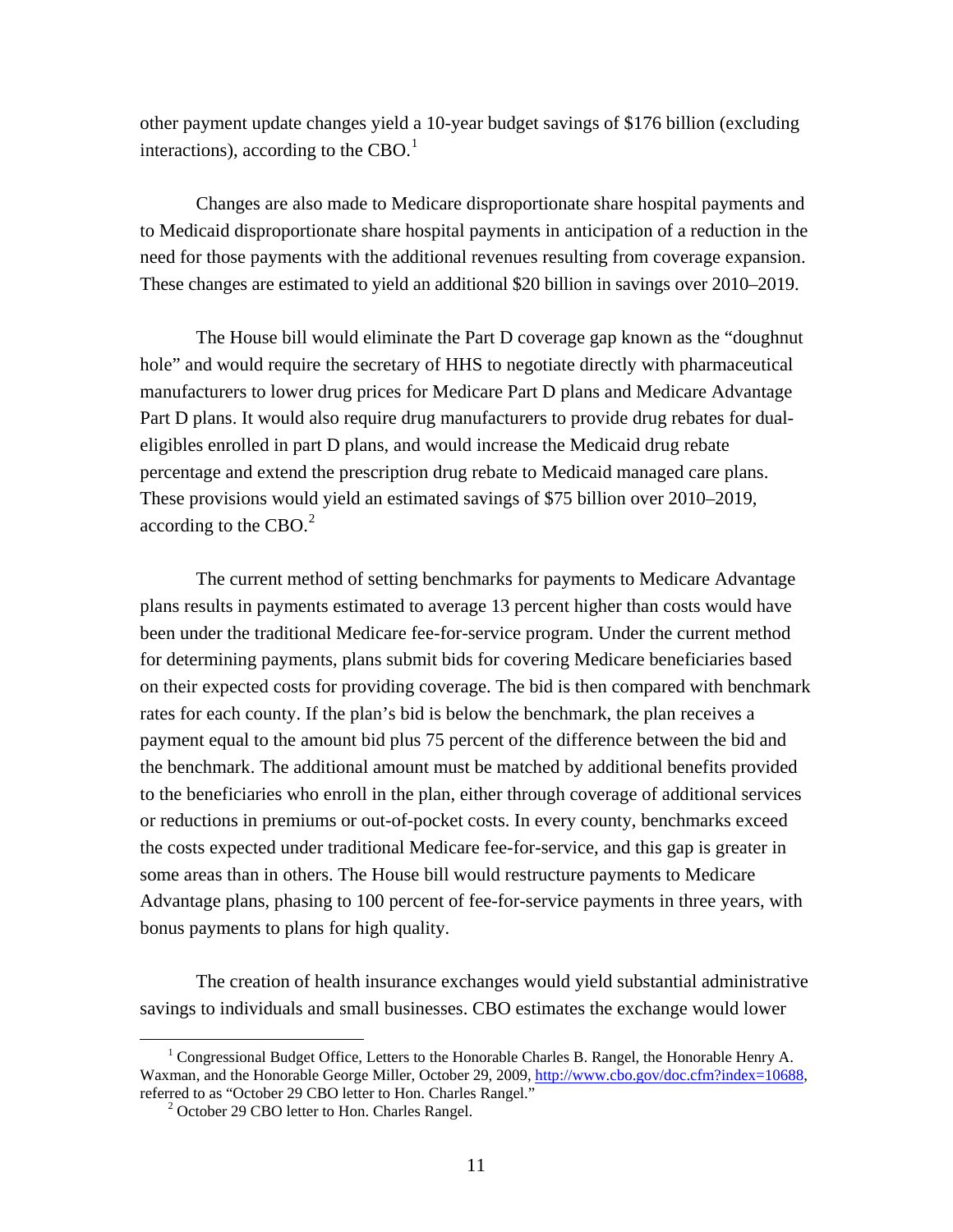nongroup premiums by 3 to 4 percentage points.<sup>3</sup> Inclusion of a public plan in the insurance exchange could yield further savings to families and employers, as well as reduce the cost of sliding-scale premium assistance. The House bill would include a public plan for which the secretary of HHS would negotiate provider payment rates that would be between Medicare and commercial payment rates. The House bill restricts entry to the health insurance exchange and the public plan to small firms initially, but would expand participation to include larger firms over time.

The House bill also seeks to lower costs by requiring health plans immediately to meet a medical loss standard of 85 percent. In addition, the bill would establish in 2010 an annual review of premium increases by the secretary of HHS and the states that would require insurance carriers to justify premium increases.

## **Quality Improvement**

The House bill includes numerous provisions aimed at improving quality and reducing variations in care. It would create a center for quality improvement headed by the Agency for Healthcare Research and Quality director. The center would identify existing best practices for high-quality, efficient care; develop, evaluate, and implement new best practices; ensure best practices are consistent with standards for collecting and reporting quality information using health information technology; and prioritize areas for quality improvement activities in the delivery of health care services, such as reducing health care-associated infections, increasing hospital and outpatient surgery safety, improving hospital emergency rooms, and improving the provision of obstetrical and neonatal care.

A new position of assistant secretary for health information would develop standards for collection, reporting, and publication of information on key health indicators and performance of the national health care system and publish statistics on such indicators. The assistant secretary would submit an annual report to Congress containing a description of national, regional, or state changes in health or health care on these key health indicators, and a plan and recommendations for addressing gaps.

The House bill also calls for establishment of a center for comparative effectiveness research to conduct, support, and synthesize research to determine the manner in which diseases, disorders, and other health conditions can most effectively and appropriately be prevented, diagnosed, treated, and managed clinically. An independent comparative effectiveness research commission would oversee and evaluate the activities

 <sup>3</sup> <sup>3</sup> Congressional Budget Office, Letter to the Honorable Max Baucus, Sept. 22, 2009.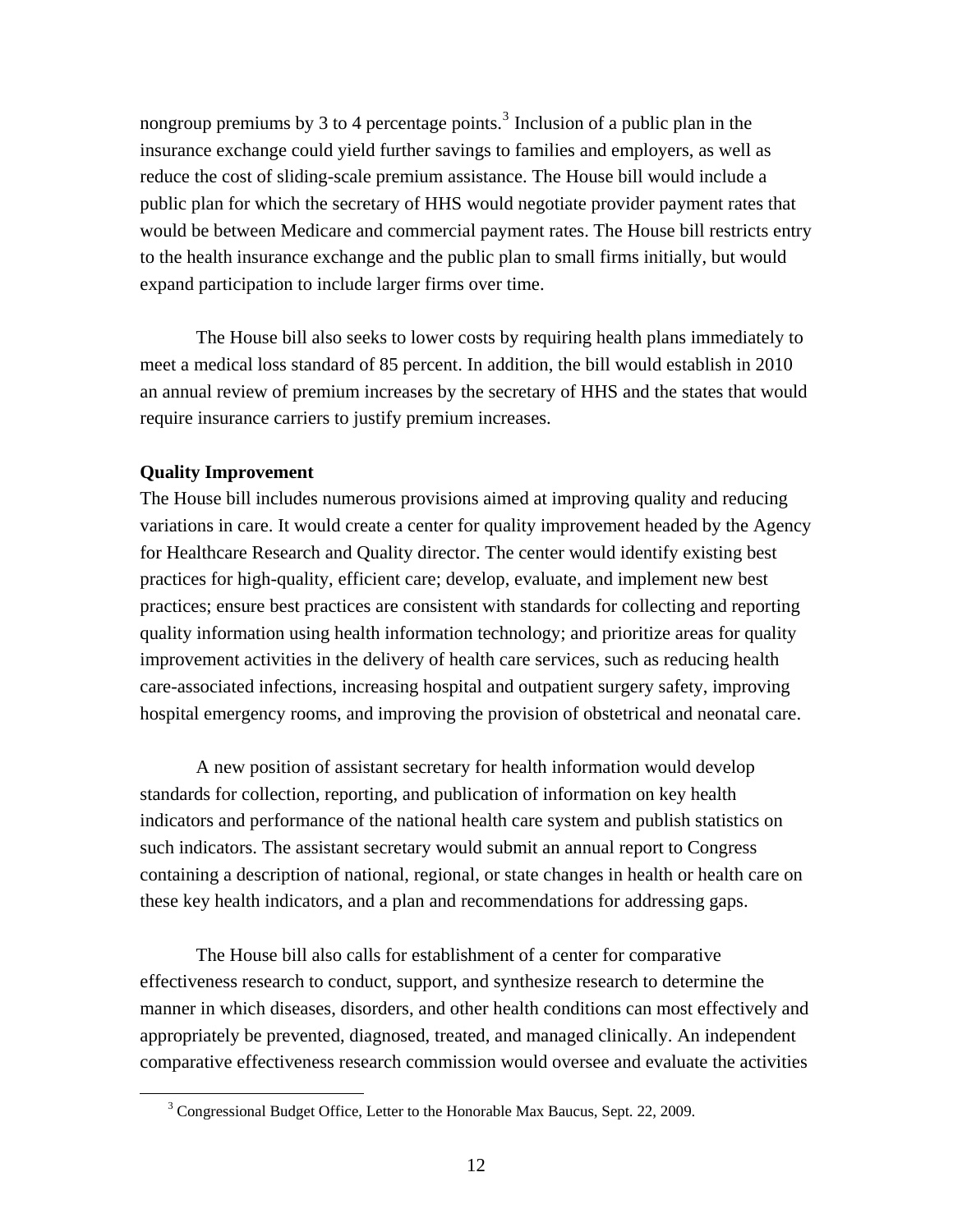of the center. The revised bill ensures the Commission is fully independent of HHS with separate funding. The revised bill further clarifies that the Center's reports will not be used to mandate payment, coverage or treatment practices.

## **III. REVENUE AND FINANCING PROVISIONS**

Under the Congressional Budget Act of 1974, the CBO is directed to score the impact legislation has on the federal deficit, relative to the federal baseline projections. Under the Act, the Joint Committee on Taxation (JCT) is also required to estimate the impact on revenues when legislation involves the tax code and CBO is required to incorporate JCT estimates into its analysis. All estimates in this description are in billions, unless otherwise noted, and refer to cumulative spending or savings over the 10-year period, 2019–2019, and refer to the legislation as introduced on October 29, 2009, unless otherwise noted.

## **Total Budgetary Impact**

The total net impact on the federal budget of The Affordable Health Care for America Act (H.R. 3962) in the 10-year period, 2010–2019, is a reduction of \$104 billion. This figure reflects the federal costs of expanding coverage (\$894 billion), offset by both reductions in health system spending (\$426 billion) and new revenues (\$572 billion).

## **Cost of Coverage Improvement and Expansion**

The federal costs of coverage improvement and expansion in H.R. 3962 are estimated to be \$894 billion over 10 years.<sup>4</sup> Premium subsidies for low-income Americans, increased expenditures to expand eligibility for Medicaid and the Children's Health Insurance Program (CHIP), and subsidies for small employers account for the full cost of improving and expanding coverage.

## **Health System Spending Changes**

The payment and system reforms in H.R. 3962 would yield \$426 billion in federal savings, partially offsetting the cost of expanding coverage while making the health care system—and Medicare in particular—more efficient. Earlier versions of legislation in the House (H.R. 3200) included a permanent fix to the sustainable growth rate (SGR), the mechanism for developing physician reimbursement levels in Medicare, in the cost of the reform legislation. By removing the cost of fixing the SGR formula (\$219 billion over 10 years), H.R. 3962 yields significantly more system savings than in H.R. 3200 and is able to apply that savings toward the cost of coverage expansion.

 $\overline{4}$ October 29 CBO letter to Hon. Charles Rangel.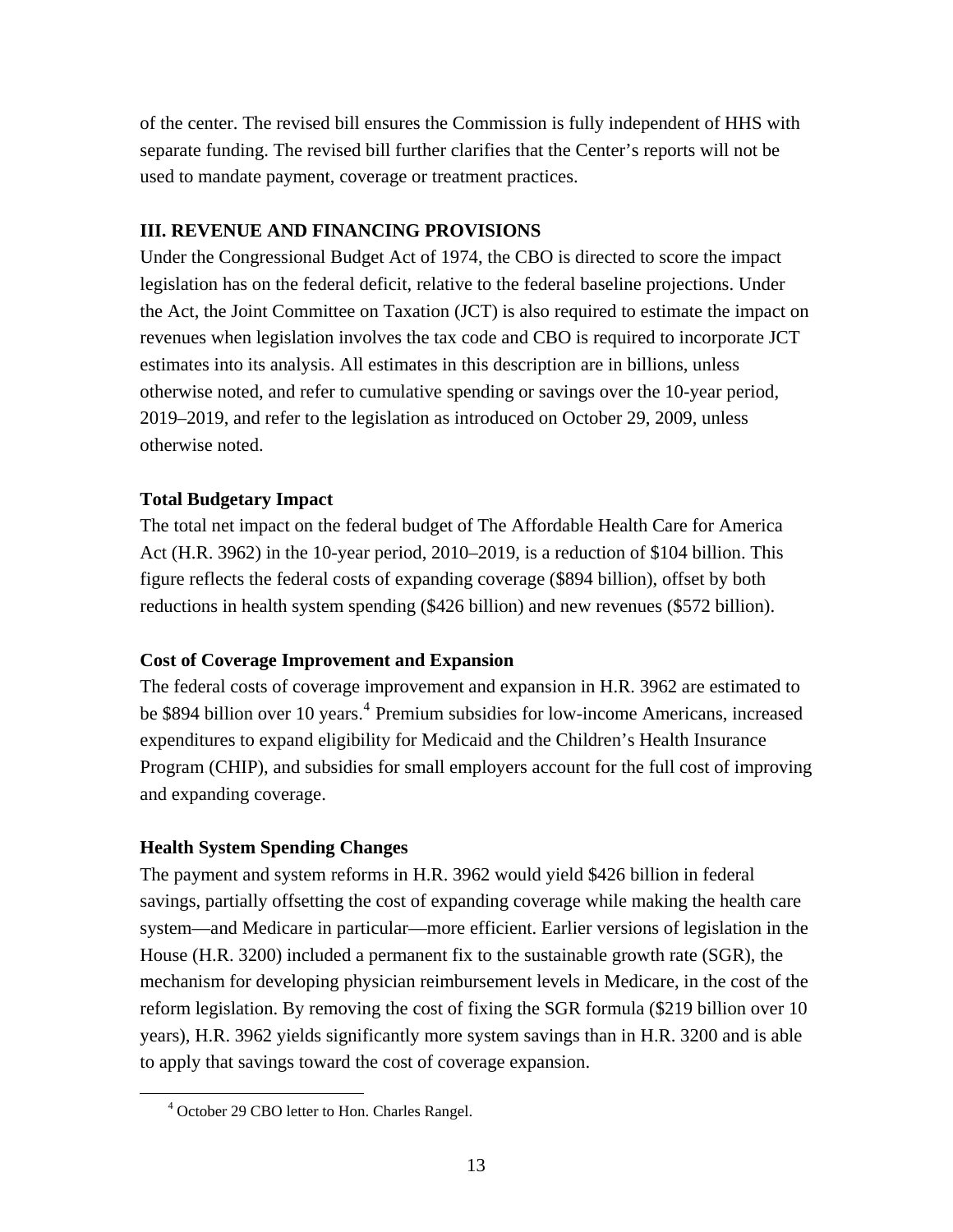### *Provider Payment Changes and Productivity Updates*

The Medicare fee-for-service payment policy reimburses physicians and caregivers at a variety of institutions based on preset fee schedules. The base payment rates are updated annually to reflect changes in the price of medical services. H.R. 3962 would update provider payment rates (excluding fees for physician services) to incorporate expected productivity updates in the base payment rate and would modify various other payment updates. These changes would yield an estimated \$176 billion in federal savings over 10 years.<sup>5</sup>

#### *Medicare Advantage Reforms*

H.R. 3962 would reduce Medicare Advantage benchmarks to fee-for-service levels over three years, reaching equal payment rates in  $2013.^{6}$  CBO estimates that this and other provisions to improve the quality and equity of the Medicare Advantage program would result in \$170 billion in federal savings from 2010 to 2019.<sup>7</sup>

#### *Primary Care, Prevention, and Geographic Adjustment*

H.R. 3962 would invest in primary care, including new payment and delivery system models to provide high-quality care, increases in the primary care workforce, and enhanced reimbursement for primary care providers, at an estimated federal cost of \$9 billion over 10 years.<sup>8</sup>

In addition, H.R. 3962 would revise Medicare payment systems for Parts A and B to address geographic inequities, which is estimated to save \$14 billion over 10 years.<sup>9</sup> In total, CBO estimates that these provisions will result in a net \$6 billion in federal savings between 2010 and 2019.

#### *Payment Innovations*

H.R. 3962 includes a provision to further develop post-acute care bundled payments through the conversion of an existing demonstration project to a pilot program, by expanding the program to include bundled payments for hospitals and post-acute care providers, and by directing the secretary to develop a plan for implementing post-acute bundled payments. CBO estimated that this provision would be deficit neutral, requiring

 $rac{1}{5}$  $5$  October 29 CBO letter to Hon. Charles Rangel, Sections 1101–03, 1122, 1131, and 1146.

Affordable Health Care for America Act Section-by-Section Analysis, October 28, 2009, Section 1161.

<sup>&</sup>lt;sup>7</sup> October 29 CBO letter to Hon. Charles Rangel, Sections 1161-1168.

<sup>8</sup> October 29 CBO letter to Hon. Charles Rangel, Sections 1301-1313.

<sup>&</sup>lt;sup>9</sup> October 29 CBO letter to Hon. Charles Rangel, Sections 1157-1159.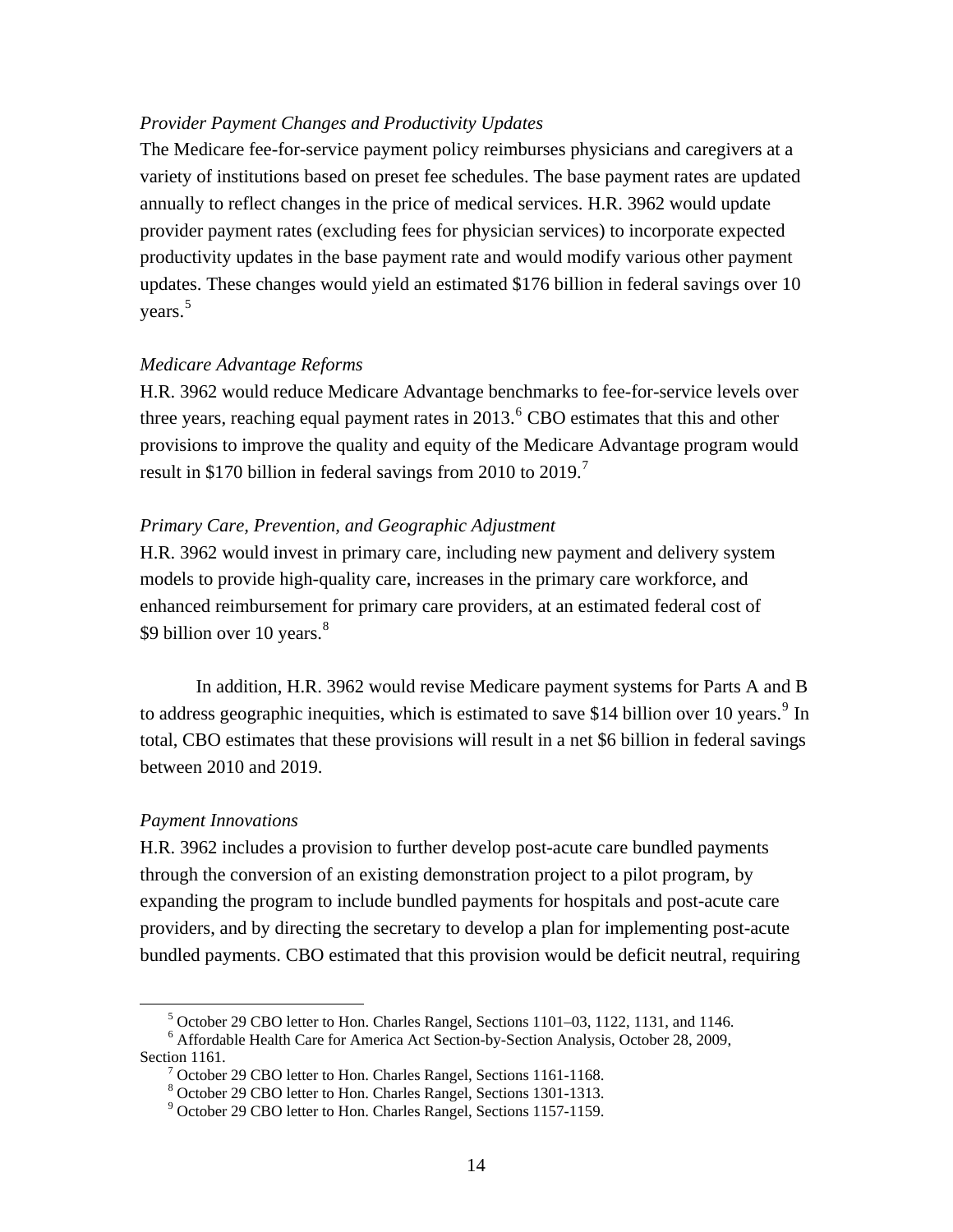no additional spending and producing no new federal savings or revenues over 10 years.<sup>10</sup>

In addition, H.R. 3962 would establish a new Center for Medicare & Medicaid Innovation within the Centers for Medicare & Medicaid Services (CMS) to research, develop, test, and expand innovative payment and delivery system methods to improve quality and reduce the cost of care.<sup>11</sup> CBO estimated that this would lead to a net reduction in Medicare spending for benefits and would yield \$2 billion in federal savings between 2010 and  $2019$ <sup>12</sup>

#### *Reducing Hospital Readmissions*

Under H.R. 3962, beginning in 2012, hospitals with readmission rates above a certain threshold for three conditions would face reduced reimbursement rates.<sup>13</sup> The secretary would expand the policy beyond the three readmissions measures endorsed by the National Quality Forum to include additional conditions in future years and could modify the reimbursement adjustment based on a hospital's performance in readmissions compared to a ranking of hospitals nationally. This provision would yield an estimated \$9 billion in federal savings over 10 years. $14$ 

#### *Disproportionate Share Hospital Adjustment*

Hospitals that serve a disproportionately large number of low-income patients can receive higher Medicare and Medicaid payments through the disproportionate share hospital adjustment. Under H.R. 3962, these adjustments would be modified beginning in 2017 to reflect a decrease in the number of uninsured in each state, resulting in an estimated \$20 billion in federal savings through 2019.<sup>15</sup>

#### *Prescription Drug Payment Changes*

H.R. 3962 makes a number of improvements to the Medicare prescription drug benefit, including eliminating the Part D coverage gap (known as the "doughnut hole") over 12 years, allowing the secretary to negotiate lower drug prices for beneficiaries, and discounting certain Part D brand-name drugs in the original coverage gap. Additionally,

<sup>&</sup>lt;sup>10</sup> October 29 CBO letter to Hon. Charles Rangel, Section 1152.

<sup>&</sup>lt;sup>11</sup> Affordable Health Care for America Act Section-by-Section Analysis, October 28, 2009, Section 1907.<br><sup>12</sup> October 29 CBO letter to Hon. Charles Rangel, Section 1907.

<sup>&</sup>lt;sup>13</sup> Affordable Health Care for America Act Section-by-Section Analysis, October 28, 2009, Section 1151.<br><sup>14</sup> October 29 CBO letter to Hon. Charles Rangel, Section 1151.

<sup>&</sup>lt;sup>15</sup> October 29 CBO letter to Hon. Charles Rangel, Sections 1112 and 1704.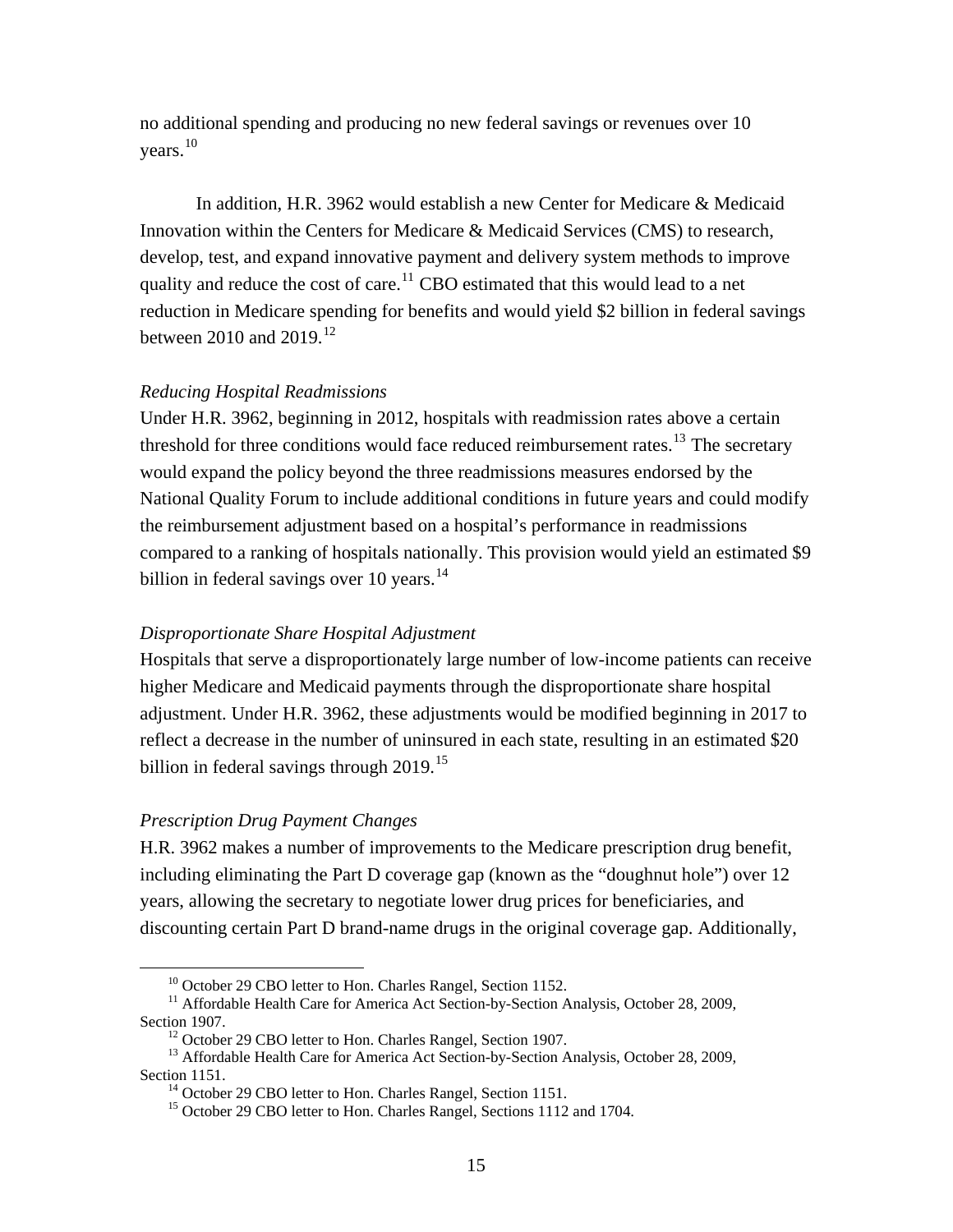the bill would increase the minimum manufacturer rebate for brand-name drugs purchased by state Medicaid programs and extend prescription drug discounts to enrollees of Medicaid managed care organizations. These changes result in estimated federal savings of \$75 billion over 10 years. $^{16}$ 

#### *Changes to Home Health Payments*

Home health agencies currently receive a single prospectively determined payment to cover all a beneficiary's services for a 60-day period. This single amount is determined by a national base payment rate adjusted to account for differences in patients' case mix, for geographic variation of prices, and for extraordinarily costly patients (through outlier adjustments). The base payment is updated annually. H.R. 3962 would rebase the home health payment rates in 2011 to better reflect actual costs of home health agencies and incorporate productivity improvements into market basket updates in future years, resulting in an estimated \$58 billion in federal savings from 2010 to 2019.<sup>17</sup>

#### *Other Improvements and Interactions Between Provisions*

H.R. 3962 includes a wide range of other provisions to improve the quality and efficiency of Medicare and Medicaid, such as investing in the Medicare Improvement Fund, reducing health disparities among Medicare beneficiaries, improving specific Medicare benefit coverage, improving quality measurements, and reducing fraud, waste, and abuse. These changes, along with the effect of interactions between various provisions, yield an estimated \$90 billion in additional federal spending from 2019 to 2019.

#### **Increased Revenues**

Along with the system savings described above, new revenues outlined in H.R. 3962 offset the majority of the cost of expanding and improving coverage. The JCT estimates that the bill would produce \$572 billion in new revenues from 2010 to 2019. Of that amount, \$461 billion, or 61% of the new revenue, would come from a new income surcharge on high-income earners. Payments made by employers under the play-or-pay requirement accounts for \$135 billion, or 18% of the new revenue, uninsured payments account for \$33 billion, a new excise tax on medical devices accounts for \$20 billion, and other revenues total \$91 billion over 10 years. These other revenue sources are not solely health-related, with provisions including requirements for businesses to report certain information about payment made to corporations (\$17 billion), delay of implementation

<sup>&</sup>lt;sup>16</sup> October 29 CBO letter to Hon. Charles Rangel, Sections 1181–89 and 1741-1743.

<sup>&</sup>lt;sup>17</sup> October 29 CBO letter to Hon. Charles Rangel, Section 1153-1155.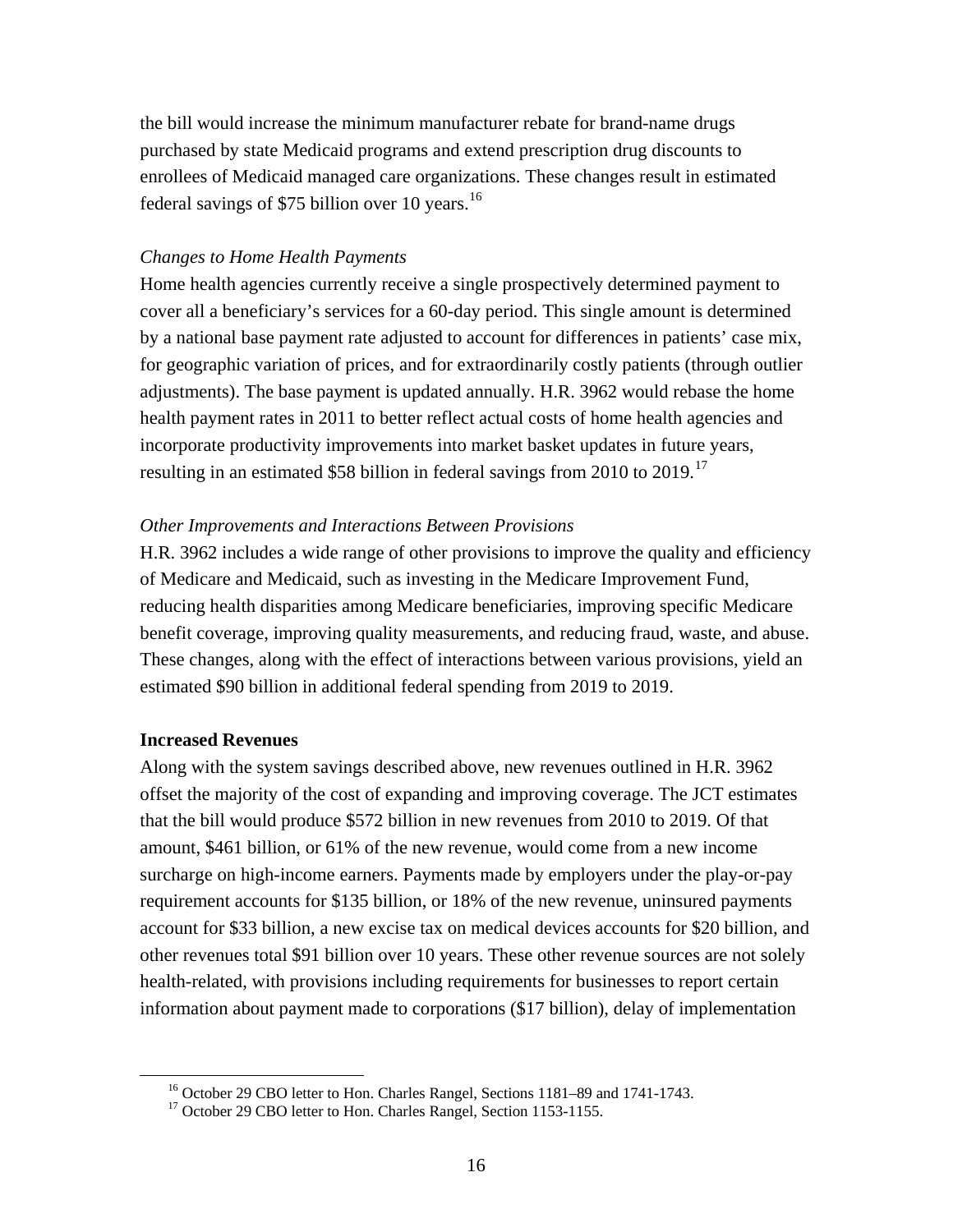of worldwide interest allocation until 2020 (\$26 billion), and codification of the economic substance doctrine with penalties for underpayments (\$6 billion).

## *Surcharge on High-Income Earners*

Imposing a surcharge for certain levels of annual gross income (AGI) accounts for \$461 billion in increased federal revenues over 10 years. Starting in 2011, a surcharge of 5.4% would be applied to individuals with incomes above \$500,000 or families with incomes over \$1,000,000. Income thresholds would not be indexed for inflation.<sup>18</sup> The structure of the high income surtax under the House bill is a departure from the approach to the surtax in H.R. 3200. As designed in H.R. 3200, the surtax was expected to generate \$543.9 billion over 10 years, roughly \$80 billion more than the surtax in the House bill is expected to generate. Under the earlier version of the legislation, the surtax was graduated and was imposed on a range of incomes over \$280,000 for individuals and \$350,000 for families. Importantly, the surtax was indexed for inflation to ensure that the number of tax filers that were impacted by the surcharge didn't grow each year. In the House bill, the surtax applies to fewer tax filers but the lack of indexing means that as incomes rise, more and more filers could be impacted by the surtax each year.

 <sup>18</sup> *Estimated Revenue Effects of Possible Modifications to the Revenue Provisions of H.R. 3962, the "Affordable Health Care For America Act"*, Joint Committee on Taxation, October 29, 2009, JCX-43-09, <http://jct.gov/publications.html?func=startdown&id=3619>.